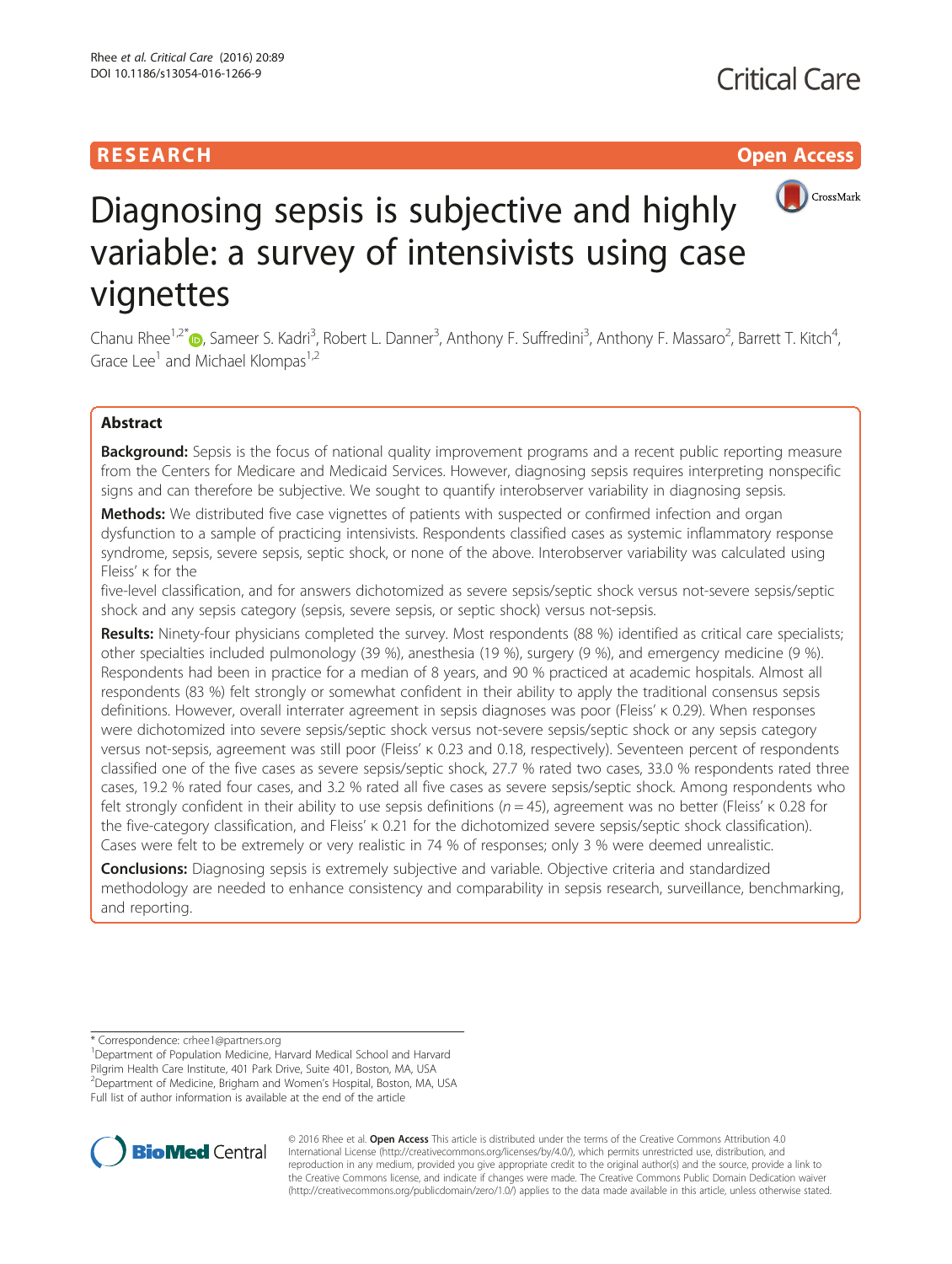#### Background

Sepsis, the syndrome of dysregulated inflammation that occurs with severe infection, is associated with high morbidity, mortality, and cost [\[1](#page-7-0), [2](#page-7-0)]. The devastating toll of sepsis on society has prompted national performance improvement initiatives and governmental mandates for sepsis care and reporting, including a recent quality measure issued by the Centers for Medicare and Medicaid Services (CMS) [\[3](#page-7-0)–[5](#page-7-0)]. However, reliably identifying cases of sepsis and septic shock is complicated because there is no gold standard diagnostic test [\[6](#page-7-0)]. The diagnosis therefore requires clinicians to interpret a constellation of nonspecific physiological and laboratory abnormalities among patients with suspected or definite infection [[7](#page-7-0), [8](#page-7-0)]. To make the diagnosis of severe sepsis, clinicians must decide whether a patient has an infection, whether acute organ dysfunction is present, and whether acute organ dysfunction (when present) is attributable to infection. These determinations can be subjective and it is thus highly conceivable that thoughtful clinicians might differ substantially in their judgments.

Variability in how clinicians diagnose sepsis has important implications for clinical care, epidemiologic and clinical studies, public health surveillance, pay-for-performance initiatives, and quality improvement programs. Our aim in the present study was to evaluate whether and to what degree intensivists agree in how they diagnose sepsis. To do so, we distributed case vignettes of common scenarios of patients with suspected infection and organ dysfunction to a sample of intensivists. We hypothesized that there would be significant variability in sepsis diagnoses, and that this variability would exist independent of physicians' degree of confidence in their ability to apply the traditional consensus definitions of sepsis.

#### Methods

#### Survey and case vignette description

We designed a survey that began with several background questions aimed at gaining an understanding of the characteristics of the responding clinician, including years of clinical experience, specialty, volume of intensive care unit (ICU) patients seen on a regular basis, type of hospital practice, and baseline level of confidence in the clinician's knowledge and ability to apply the international consensus clinical definitions of sepsis. Five case vignettes were then shown that described patients with suspected or documented infection and signs suggestive of organ dysfunction (Additional file [1:](#page-7-0) Appendix 1). The vignettes were designed with input from infectious disease and critical care specialists to replicate scenarios commonly seen in routine clinical practice. Four of the five cases had negative blood cultures, approximating the frequency of documented bacteremia among patients with severe sepsis [\[9](#page-7-0)]. Case A described a patient with

suspected pneumonia and a prior history of congestive heart failure who developed shock and respiratory failure. Case B described a patient who presented with pyelonephritis and acute kidney injury. Case C described a patient with diarrhea caused by colitis who presented with hypotension. Case D described a patient with a severe chronic obstructive pulmonary disease exacerbation requiring intubation. Case E was designed to be an unequivocal case of septic shock with gram-negative rod bacteremia leading to shock, multiorgan failure, and death, so as to serve as a "control" case to ensure respondents were attentive to the cases and reasonably knowledgeable about sepsis definitions. We chose to describe both the initial presentation and the subsequent hospital course in all the cases because our primary interest was in whether variability in diagnosing sepsis would exist even after patients' clinical courses were clear, rather than focusing solely on the initial undifferentiated phase of illness at presentation. Furthermore, this approach approximates the process used for sepsis coding and quality reporting.

Responders were then asked to classify whether each patient had systemic inflammatory response syndrome (SIRS), sepsis, severe sepsis, septic shock, or none of the above, accompanied by a free text space to explain their choice. Respondents were also asked about their level of confidence in their diagnosis (ordinal scale 1–5) and how realistic and representative the cases were of actual patients they had seen (ordinal scale 1–5). The survey was piloted and refined among a small group of physicians before dissemination.

#### Survey distribution method and target groups

After obtaining approval from the Harvard Pilgrim Health Care Institute Institutional Review Board (protocol 657743-4), we electronically distributed the survey using SurveyMonkey (SurveyMonkey.com, LLC, Palo Alto, CA, USA) to two groups: (1) physicians in the U.S. Critical Illness and Injury Trials Group (USCIITG) and (2) all attending intensivists in the medical ICU or surgical ICU at four hospitals in the Boston area (Massachusetts General Hospital, Brigham and Women's Hospital, Brigham and Women's Faulkner Hospital, and North Shore Hospital). The USCIITG is a national group of clinical researchers—primarily intensivists—who collaborate on critical care research projects. We chose to focus on intensivists because severe sepsis is most commonly treated in ICUs, and we focused on attending physicians (rather than trainees) to minimize any potential confounding due to lack of experience. Emails were sent to members of the USCIITG listserv ( $n = 477$ ) and to each intensivist affiliated with the four Boston hospitals ( $n = 98$ ). The online survey period took place from September through November 2015. In addition, intensivists who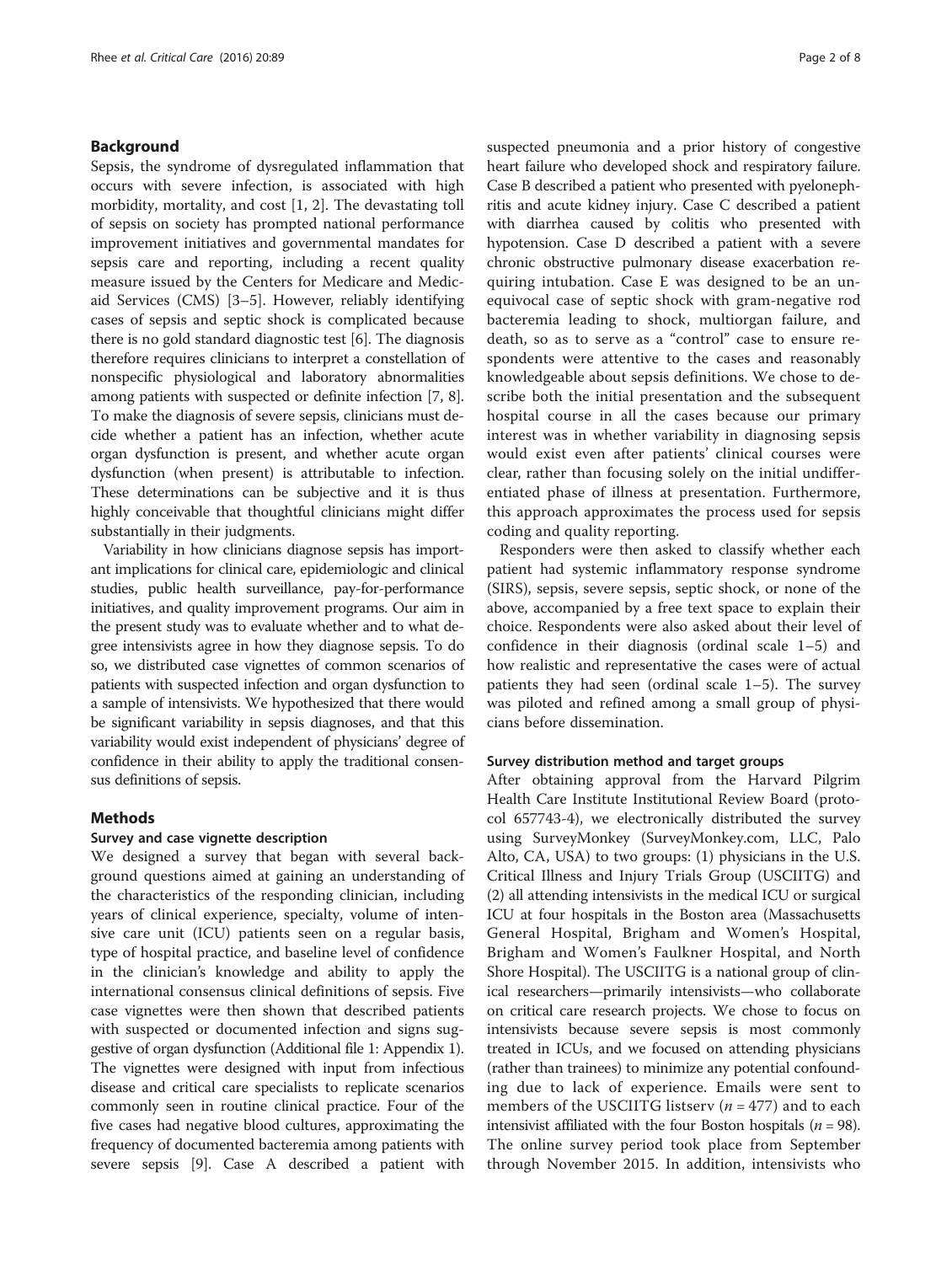attended the annual USCIITG conference in Bethesda, MD, USA (16–17 November 2015), and who had not already completed the online survey were handed paper surveys. Respondents were told the purpose of the study was to examine how physicians apply sepsis diagnoses to patients and were offered a \$15 gift card as a token of appreciation for completing the survey.

#### Statistical analyses

We compared interobserver variation in sepsis diagnoses among participants using Fleiss' κ statistic, a common metric for quantifying agreement among multiple raters for categorical ratings [\[10](#page-7-0)]. We analyzed interobserver agreement among the five-level classification (SIRS, sepsis, severe sepsis, septic shock, or none of the above); however, we also dichotomized answers into severe sepsis/septic shock or not, as this distinction is more relevant for purposes of quality reporting, clinical trials, and epidemiologic studies. We further dichotomized answers into any sepsis category (sepsis, severe sepsis, or septic shock) or not (SIRS or none of the above) to account for the possibility that some clinicians may not necessarily differentiate sepsis from severe sepsis. As suggested by Fleiss et al and prior authors, we considered κ values greater than 0.75 to represent strong agreement, values between 0.40 and 0.75 to be fair to good agreement, and values less than 0.40 to be poor agreement [\[11, 12](#page-7-0)]. We also performed a subgroup analysis limited to respondents who felt strongly confident (5 on a scale of 5) in their ability to describe and use the consensus sepsis definitions. When available, we examined the free text explanations given for the choice of sepsis diagnoses for each case and summarized them into several categories defined a priori. Because each case described possible infection and organ dysfunction, we were interested mainly in understanding why respondents labeled cases as anything other than severe sepsis/septic shock. Fleiss' κ analysis was performed using an online software package [[13](#page-7-0)]. All other analyses were conducted using SAS version 9.4 software (SAS Institute, Cary, NC, USA).

#### Results

#### Survey respondent characteristics

Of approximately 575 physicians contacted, 94 (16.8 %) completed the entire survey. Most respondents completed the survey electronically via SurveyMonkey ( $n = 78$ ) rather than on paper ( $n = 16$ ). The characteristics of the survey respondents are summarized in Table 1. The majority (88.3 %) of respondents identified one of their subspecialties as critical care; other common subspecialties were pulmonology, anesthesia, surgery, and emergency medicine. Most respondents (66.0 %) were from the northeastern United States and practiced in academic hospitals (90.4 %). Most were strongly confident (47.9 %) or

**Table 1** Survey respondent characteristics ( $N = 94$  respondents)

| Respondent profile                                       | Data        |
|----------------------------------------------------------|-------------|
| Subspecialties, n (%)                                    |             |
| Critical care                                            | 83 (88.3 %) |
| Pulmonary                                                | 37 (39.4 %) |
| Anesthesia                                               | 18 (19.1 %) |
| Surgery                                                  | 8 (8.5 %)   |
| Emergency medicine                                       | 8(8.5%)     |
| Infectious diseases                                      | 4(4.3%)     |
| Academic hospital (versus community hospital), n (%)     | 85 (90.4 %) |
| Region, <i>n</i> (%)                                     |             |
| Northeastern United States                               | 62 (66.0 %) |
| Midwestern United States                                 | 13 (13.8 %) |
| Southern United States                                   | 8(8.5%)     |
| <b>Western United States</b>                             | 10 (10.6 %) |
| Non-U.S. country                                         | $1(1.1\%)$  |
| Median years in practice (IQR)                           | $8(3-15)$   |
| Median percentage of time doing clinical work (IQR)      | $50(25-80)$ |
| Median percentage of clinical time spent in ICU (IQR)    | $50(30-90)$ |
| Median number of ICU patients cared for each month (IQR) | $40(20-55)$ |

ICU intensive care unit, IQR interquartile range

somewhat confident (35.1 %) in their ability to describe and use the international consensus clinical definitions of sepsis; only 7.4 % reported not feeling confident.

#### Agreement in diagnosing sepsis

Overall interrater agreement with respect to the fivelevel classification (SIRS, sepsis, severe sepsis, septic shock, or none of the above) in the five cases was poor, with a Fleiss' κ of 0.29. Aside from the "control" case (case E), there was a wide range in the diagnoses assigned to the cases (Fig. [1a\)](#page-3-0). This was particularly noticeable for case A (suspected pneumonia, heart failure, respiratory failure, and shock), as 34.0 % of respondents diagnosed septic shock and 14.9 % diagnosed severe sepsis, yet 29.8 % diagnosed "none of the above," 16.0 % diagnosed SIRS, and 5.3 % diagnosed sepsis alone. Agreement in the control case E (bacteremic septic shock leading to multiorgan failure and death), however, was excellent, as 90 (95.7 %) of 94 respondents labeled the case as septic shock and 3 respondents (3.2 %) labeled the case as "severe sepsis"; 1 respondent (1.1 %) labeled the case as "none of the above." When analyzing only cases A–D, agreement among respondents was nearly random ( $κ$  0.11).

When sepsis classifications were dichotomized into severe sepsis (including septic shock) or not, agreement was no better (κ 0.23) than with the five-level classification. For cases A and B, there was a nearly even split on whether respondents believed the patients had severe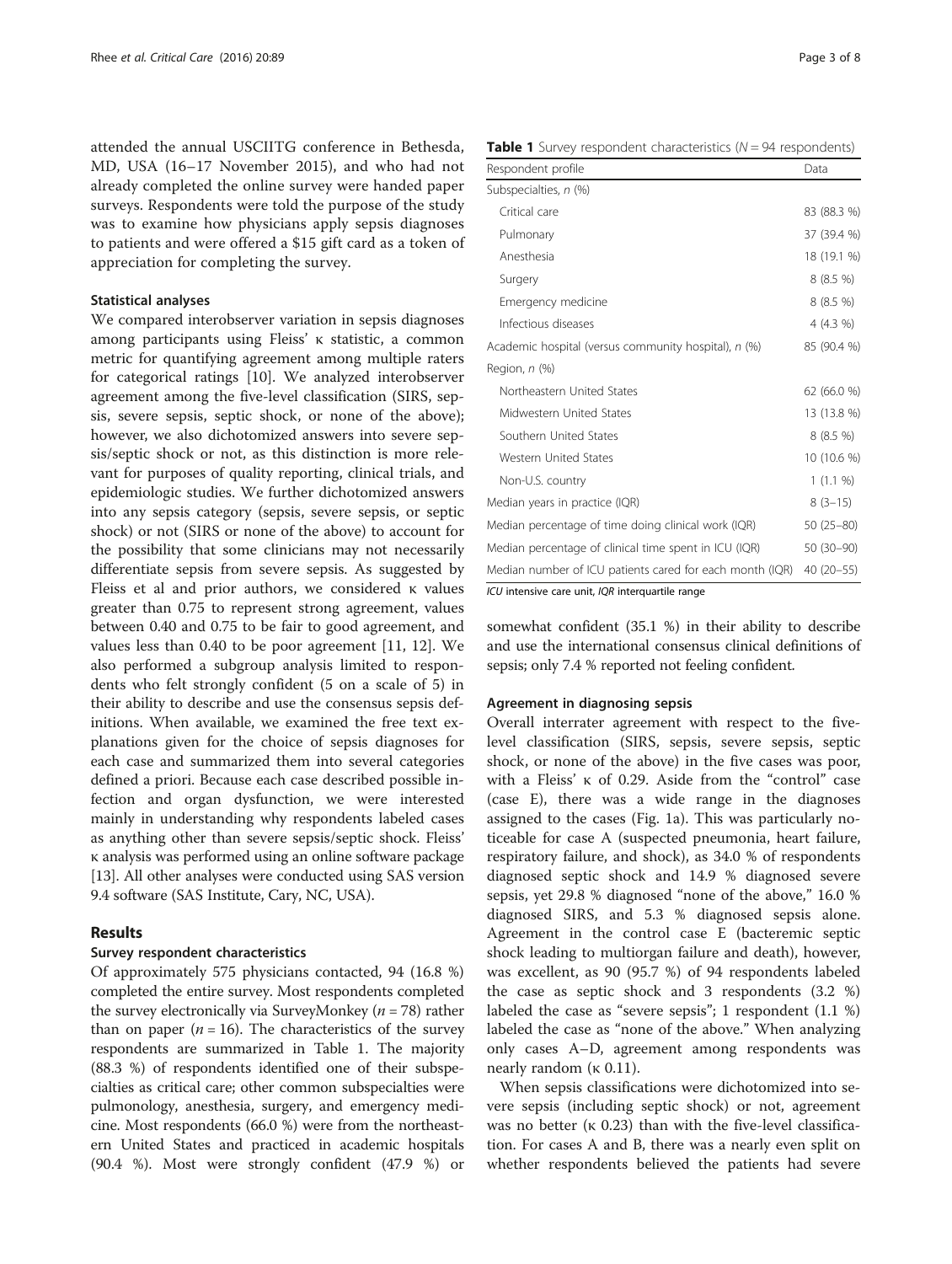<span id="page-3-0"></span>

sepsis/septic shock. Specifically, severe sepsis/septic shock was diagnosed by 48.9 % of respondents for case A, 48.9 % for case B, 36.2 % for case C, 30.9 % for case D, and 98.9 % for case E (Fig. 1b). Overall, 17.1 % of respondents rated only one of the cases as severe sepsis/ septic shock, 27.7 % rated two cases, 33.0 % respondents rated three cases, 19.2 % rated four cases, and 3.2 % rated all five cases as severe sepsis/septic shock (median 3 cases, interquartile range 2–3). When we dichotomized responses into any sepsis category (sepsis, severe sepsis, septic shock) versus not-sepsis, agreement was still poor (κ 0.18).

In the subset of respondents who were strongly confident ( $n = 45$ ) in their ability to describe and use sepsis definitions, agreement was no better (κ 0.28 for the five-level classification, κ 0.21 for the dichotomized severe sepsis/septic shock classification, and κ 0.21 for

the dichotomized sepsis/severe sepsis/septic shock classification). Most respondents felt "somewhat confident" or "very confident" in their assignment of sepsis diagnoses in each case; for the control case (case E), most respondents were either "very confident" (42.6 %) or "absolutely confident" (51.1 %) in their diagnosis (Fig. [2](#page-4-0)). Collectively, respondents felt somewhat, very, or absolutely confident about 93.2 % of their diagnoses.

Importantly, most respondents felt the cases to be realistic and representative of actual patients (Fig. [3](#page-4-0)). Of 470 ratings, 349 (74.3 %) were judged as "very realistic" or "extremely realistic." Only 16 (3.4 %) were judged to be "poorly realistic" or "not realistic at all."

#### Reasons for not diagnosing severe sepsis/septic shock: areas of subjectivity

Respondents provided free text explanations for their decisions in 377 (80.2 %) of 470 of their diagnoses. For the cases labeled as not having severe sepsis or septic shock with an explanation  $(n = 172)$ , virtually all explanations could be summarized into the following categories: no infection or organ dysfunction present (9.9 %), infection present but organ dysfunction not present or not severe enough to qualify as severe sepsis or septic shock (48.8 %), organ dysfunction present but no infection (18.6 %), and infection and organ dysfunction present but organ dysfunction not attributable to infection (22.1 %). The distribution of explanations differed for each case (Table [2](#page-5-0)). For case A, most of the disagreement centered on whether infection was present. For cases B–D, most of the disagreement centered on whether the patient had sufficient organ dysfunction or whether organ dysfunction was attributable to infection. Only one explanation was judged to represent a misunderstanding of the severe sepsis definition: the respondent incorrectly noted "SIRS and infection and signs of organ dysfunction = sepsis" rather than severe sepsis.

#### **Discussion**

In this survey of 94 physicians, who primarily were attending intensivists at academic institutions, we found poor agreement in diagnosing sepsis, severe sepsis, or septic shock when respondents were presented with short clinical case vignettes. For purposes of quality monitoring, it is more meaningful to determine whether patients had severe sepsis/septic shock. However, when we examined responses dichotomized in this way, agreement was no better. In addition, when the analysis was limited to physicians who were strongly confident in their ability to describe and apply the traditional international consensus definitions of sepsis, agreement remained poor. Importantly, these fictional vignettes were generally felt to be very realistic and representative of common clinical scenarios.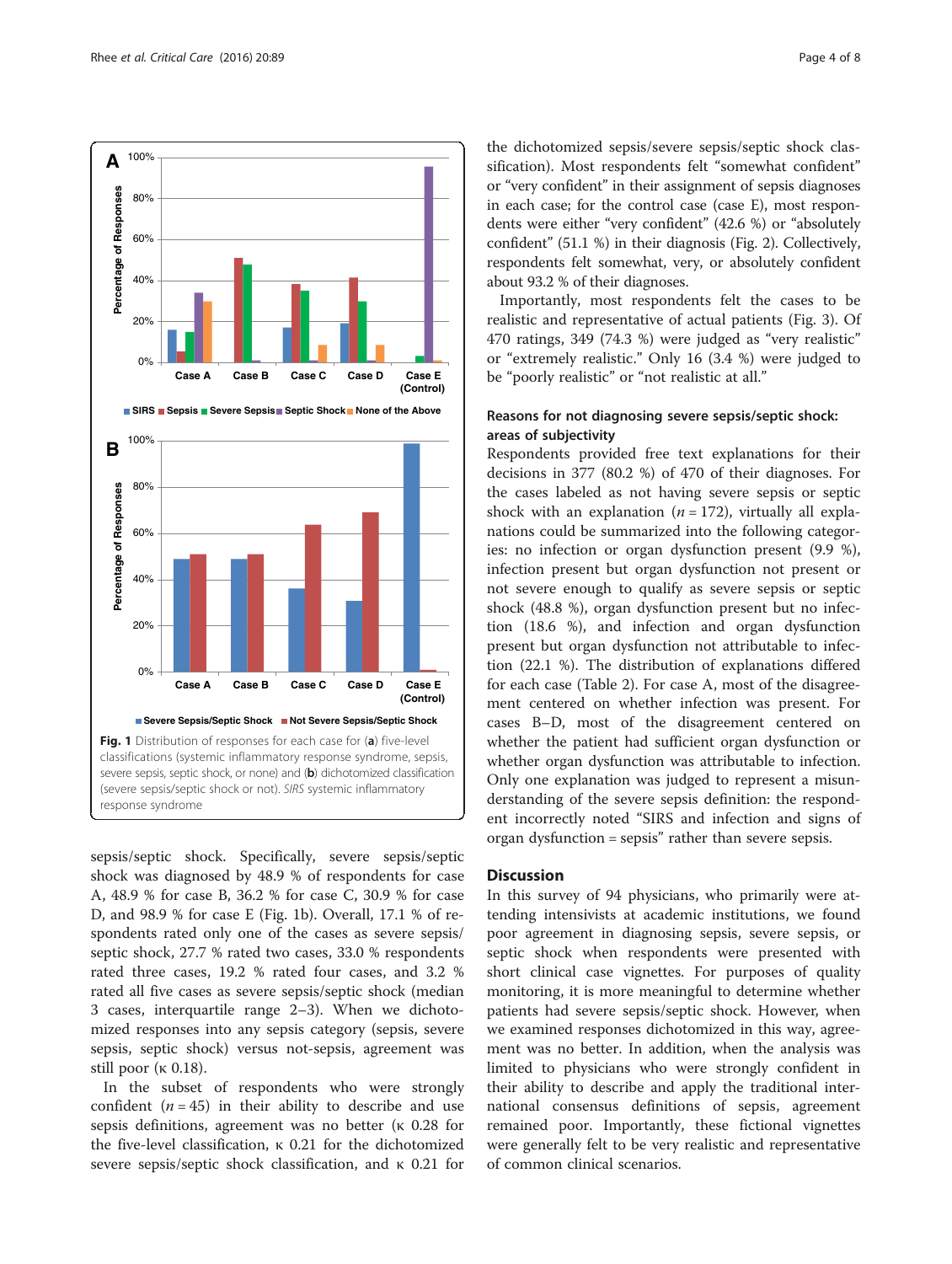<span id="page-4-0"></span>

To our knowledge, this is the first study to examine variability in diagnosing sepsis by presenting identical cases to a group of intensivists. In an international qualitative survey of over 1000 physicians (including 529 intensivists) performed in 2000 by telephone interview, researchers found that less than 20 % of respondents gave a consistent definition of sepsis, with many physicians having the misperception that fever or hypotension must be present to diagnose sepsis [[14\]](#page-7-0). However, since that survey was done, there have been substantial advances in sepsis awareness due to international initiatives such as the Surviving Sepsis Campaign, the dissemination of evidence-based management guidelines for sepsis, the publication of many high-profile clinical studies, and the recent introduction of national mandates for sepsis care and public reporting [\[15](#page-7-0)–[17](#page-7-0)]. Our findings suggest that, even with the increased awareness and focus on sepsis in recent years, there is still a significant amount of variability in diagnosing sepsis among critical care physicians—the specialists who are generally felt to have the most expertise in caring for patients with sepsis.

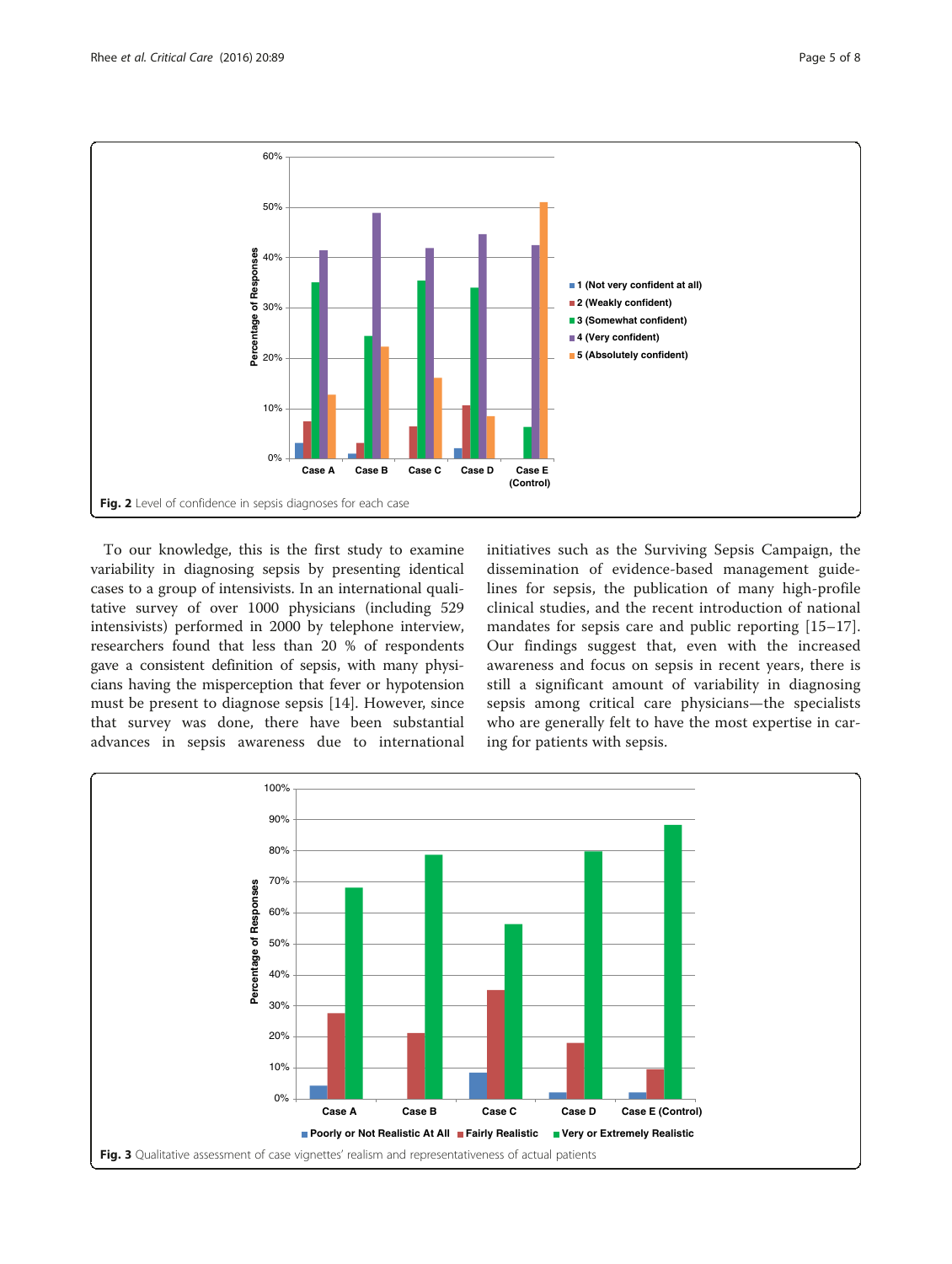|                                                                         | No infection<br>or organ<br>dysfunction | Infection but<br>organ dysfunction<br>not present or not<br>severe enough to<br>qualify | Organ<br>dysfunction<br>but no<br>infection | Infection and<br>organ dysfunction,<br>but not attributable<br>to infection | Misclassified <sup>a</sup> | <b>No</b><br>explanation<br>given | Representative quotes                                                                                                                                                                                                                                                                                 |
|-------------------------------------------------------------------------|-----------------------------------------|-----------------------------------------------------------------------------------------|---------------------------------------------|-----------------------------------------------------------------------------|----------------------------|-----------------------------------|-------------------------------------------------------------------------------------------------------------------------------------------------------------------------------------------------------------------------------------------------------------------------------------------------------|
| Case A (pneumonia,<br>heart failure, respiratory<br>failure, and shock) | $\circ$                                 | $\Omega$                                                                                | 23                                          | 16                                                                          | $\mathbf 0$                | 9                                 | "Sounds like cardiogenic<br>shock. Although heart<br>rate and white blood cell<br>count would meet SIRS<br>criteria, this does not<br>appear to be inflammatory<br>in etiology. The mixed<br>organisms are unconvincing<br>for a true infection."                                                     |
| Case B (pyelonephritis,<br>acute kidney injury)                         | $\overline{0}$                          | 36                                                                                      | $\overline{0}$                              | $\overline{2}$                                                              | $\mathbf{0}$               | 10                                | "SIRS $(3/4 -$ temperature,<br>heart rate, and white blood<br>cell count) plus documented<br>infection so sepsis. Although<br>she had some degree of<br>renal dysfunction, it resolved<br>with fluids and antibiotics, so<br>I would not classify her as<br>severe sepsis."                           |
| Case C (colitis,<br>hypotension)                                        | 8                                       | 22                                                                                      | $\overline{4}$                              | 11                                                                          | $\mathbf{1}$               | 14                                | "She's tachycardic, has low<br>grade fever, hypotension,<br>mild acute kidney injury, and<br>CT evidence of colitis, so this<br>seems related to infection,<br>but she gets better with fluids<br>and antibiotics quickly, with a<br>high normal lactate that<br>normalized rapidly, so no<br>shock." |
| Case D (COPD<br>exacerbation,<br>respiratory failure)                   | 9                                       | 26                                                                                      | 5                                           | 9                                                                           | $\mathbf 0$                | 16                                | "COPD exacerbation with<br>suspected source of infection,<br>but no hypotension or lactate<br>elevation."                                                                                                                                                                                             |

<span id="page-5-0"></span>Table 2 Summary of explanations for why cases were not diagnosed as severe sepsis/septic shock

COPD chronic obstructive pulmonary disease, CT computed tomography, SIRS systemic inflammatory response syndrome<br><sup>a</sup> "Misclassified" refers to case that was not labeled as severe sepsis/septic shock but explanation was ind

Subjectivity in diagnosing sepsis is to be expected early in a patient's clinical course, when symptoms are undifferentiated and diagnostic test results are still pending. However, in our study, we used a case vignette format in which the patient's entire clinical course was presented. We nonetheless found substantial variability in how sepsis diagnoses were assigned. Although we did not explicitly test respondents' knowledge of the sepsis definitions, in our analysis of free text explanations we found that variability was generally due to differences in interpreting whether infection or organ dysfunction was present or if organ dysfunction was attributable to infection, rather than to a lack of knowledge about the meaning of the sepsis definitions. Prior studies have suggested that adult and pediatric clinicians often disagree about sepsis diagnoses when compared with rigorous application of international consensus definitions; however, the researchers in these studies presumed that the consensus definitions themselves can be consistently applied [\[18, 19](#page-7-0)]. Interestingly, even when dichotomizing responses into

any sepsis category (sepsis, severe sepsis, or septic shock) or not, there was still substantial disagreement in our study, indicating that simply deciding whether a patient has an infection can be highly variable, even in retrospect. This is important when considering the new consensus clinical definitions for sepsis recently released by the Society of Critical Care Medicine (SCCM) and the European Society of Intensive Care Medicine (ESICM) [\[20\]](#page-7-0). Although the terminology and criteria for organ dysfunction are being updated, this new definition still relies on clinicians' judgement of whether infection is present, as well as whether organ dysfunction is attributable to infection.

Our findings have important implications for epidemiologic studies, public health surveillance, and quality reporting. Currently, the method proposed by the Centers for Medicare and Medicaid Services (CMS) for identifying cases of severe sepsis for reporting of sepsis bundle adherence is based on International Classification of Diseases, Tenth Revision, codes for sepsis, followed by chart review [\[4](#page-7-0)]. However, relying on diagnoses and codes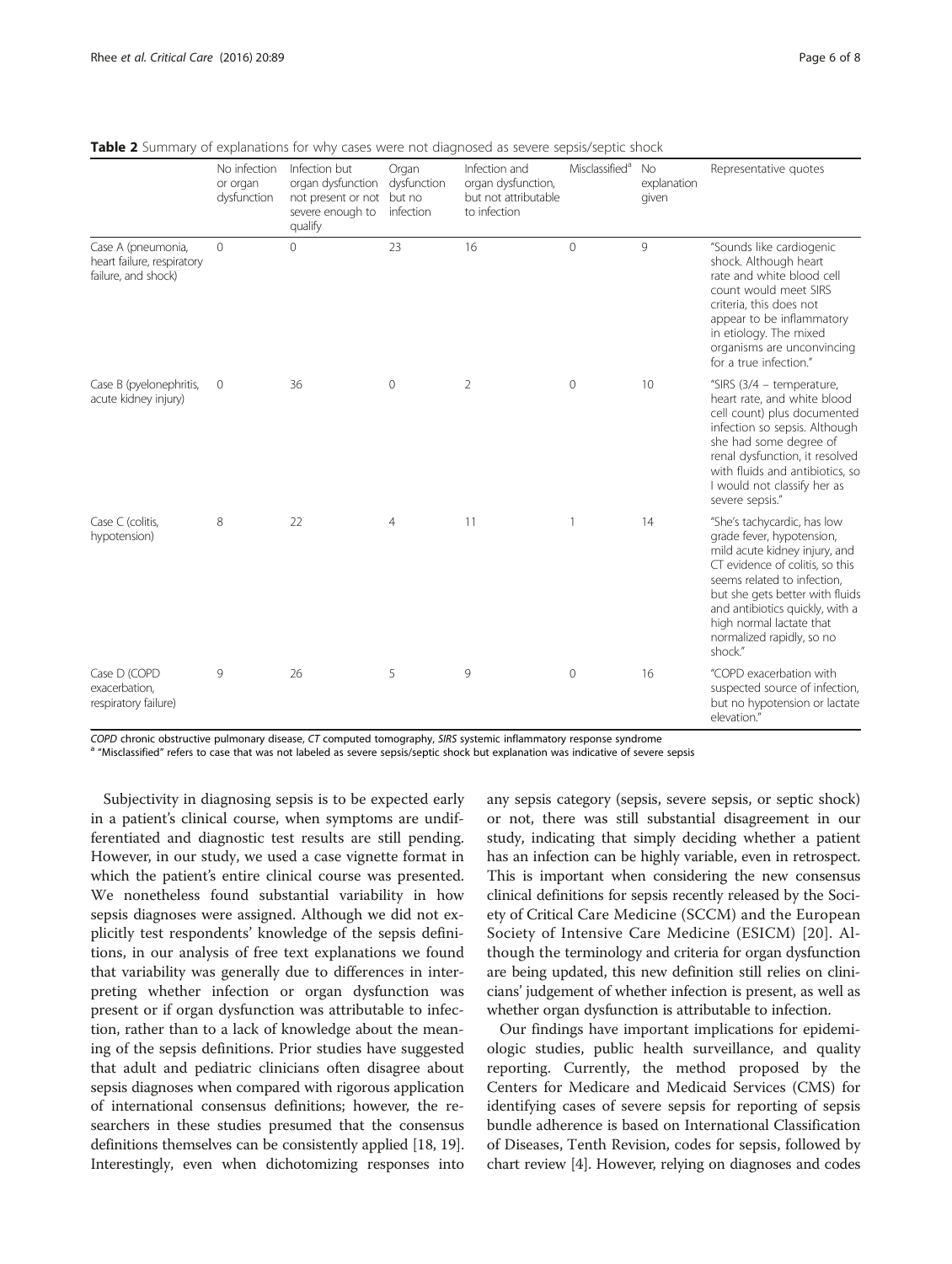is problematic when it comes to identifying sepsis cases and outcomes, as our study demonstrates that there is wide variability between clinicians in how they diagnose sepsis. This complicates current initiatives to benchmark hospitals on their care of patients with sepsis, since there is no common standard, it seems, for what constitutes a "septic" patient. Using claims data for longitudinal surveillance of sepsis trends is also complicated by the fact that the ways in which clinicians and hospitals diagnose and code for sepsis are changing over time, likely in response to rising awareness of sepsis and changing reimbursement incentives [[3, 21](#page-7-0)–[23](#page-7-0)]. Prior studies have shown that incorporating quality metrics and potential financial penalties for conditions where there is substantial room for subjectivity in diagnosis, such as ventilator-associated pneumonia, can lead to misleading decreases in disease incidence that better reflect stricter application of subjective diagnostic criteria rather than true reductions in the number of cases [[24](#page-7-0)]. One alternative approach to surveillance that has recently been proposed is to use an objective surveillance definition that relies on electronically ascertainable clinical markers of presumed infection (such as blood cultures and antibiotics) and concurrent organ dysfunction (such as vasopressors, mechanical ventilation, and standardized changes in baseline laboratory values) rather than subjective and variable diagnoses and claim codes [\[23](#page-7-0)]. This approach will increase objectivity and reproducibility, although it does not solve the problem of knowing with certainty whether a patient is infected and whether concurrent organ dysfunction is attributable to infection.

While our study suggests substantial interobserver variability in diagnosing sepsis, it is important to note that several research studies have shown reasonable to good agreement (with κ statistics in the 0.6–0.8 range) among physicians using chart reviews as a gold standard for identifying severe sepsis [[23](#page-7-0), [25](#page-7-0), [26](#page-7-0)]. However, the raters in these studies were formally trained using shared sets of cases, used standardized abstraction tools, and deliberately attempted to reconcile discrepant results. Intensive training, standardized abstraction tools, and formal reconciliation conferences are not part of routine clinical or coding practices, and hence the lower levels of agreement we observed in the present study may be more representative of real-world practice than the high levels of agreement reported in research studies. In addition, agreement about whether sepsis is present is likely to be higher in "sentinel" cases. For example, one prior study showed that greater severity of illness, ICU admission, bacteremia, elevated lactate, and shock were associated with greater consistency in the diagnosis of severe sepsis [[27](#page-7-0)]. However, clear-cut cases with severe illness and unambiguous infection—similar to the control case we used in our study—represent only a small subset of sepsis cases.

Our study has important limitations. First, the response rate of our survey was relatively low, and we were unable to compare the characteristics of physicians who were contacted but did not respond. However, if anything, we would expect that physicians who completed the survey might have a greater degree of interest in (and knowledge about) sepsis than nonrespondents. It is thus even possible that this could have biased our results to overestimate agreement. Second, our survey was heavily weighted toward academic physicians in the northeastern United States, limiting the generalizability of our findings. Third, it is possible that overall agreement would be better in a large, random sample of actual patients with suspected infection. However, respondents in the present study generally felt that the study vignettes were both realistic and representative of actual patients, underscoring the fact that ambiguous cases of sepsis are likely fairly common. Fourth, our survey was conducted before the release of the new SCCM/ESICM consensus definition of sepsis, which may have performance characteristics in terms of interobserver variability that are different from those of the prior sepsis definition set. However, the new definition uses the same framework of seeking patients with acute organ dysfunction attributable to infection, and hence subjectivity in assigning sepsis diagnoses will likely persist. Furthermore, it may take time for these new definitions to gain full acceptance in the medical community, while the traditional definitions will still be used for the foreseeable future as part of the CMS quality metrics.

#### Conclusions

Assignment of sepsis diagnoses is extremely variable, even among intensivists who report being very familiar with sepsis definitions and confident in their ability to apply them. This has important implications for the interpretation of sepsis quality improvement initiatives and the CMS sepsis bundle adherence reporting requirement, as well as for epidemiologic studies and clinical trials. More objective criteria and standardized methodology are needed to enhance consistency and comparability in sepsis research, surveillance, and quality reporting.

#### Key messages

- Interobserver agreement among intensivists in diagnosing sepsis is poor.
- When diagnosing sepsis, there is a substantial amount of subjectivity in deciding whether infection is present, whether acute organ dysfunction is present, and whether acute organ dysfunction is attributable to infection.
- Subjectivity in diagnosing sepsis must be taken into account when interpreting the results of sepsis quality improvement initiatives and public reporting